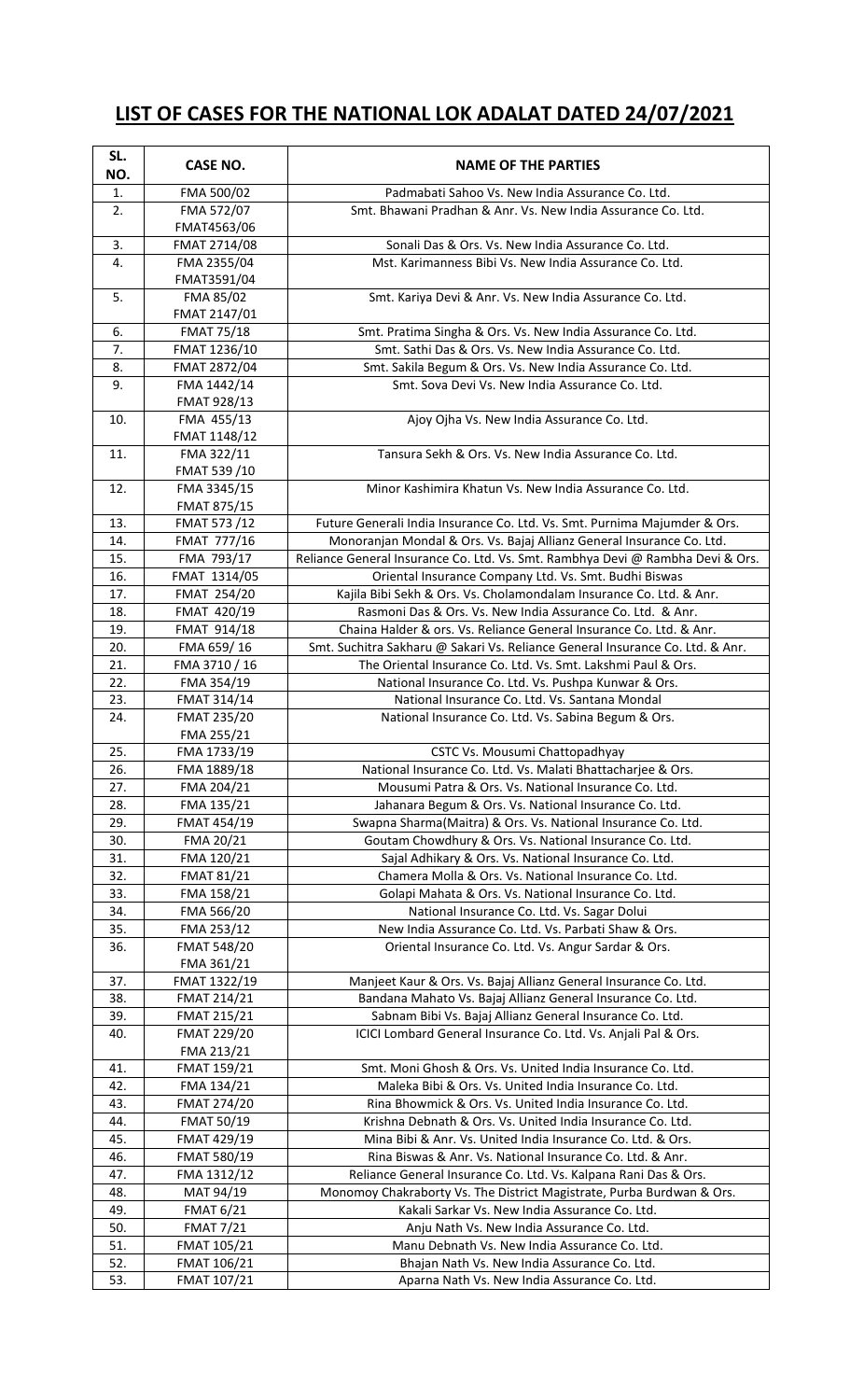| 54.          | <b>FMAT 108/21</b>                      | Namita Dey Vs. New India Assurance Co. Ltd.                                                                                               |
|--------------|-----------------------------------------|-------------------------------------------------------------------------------------------------------------------------------------------|
| 55.          | FMAT 1273/14                            | Bulu Rani Vs. New India Assurance Co. Ltd.                                                                                                |
| 56.          | FMA 443/11                              | New India Assurance Co. Ltd. Vs. Surajit Dhara                                                                                            |
| 57.          | FMAT 614/13                             | New India Assurance Co. Ltd. Vs. Reshmi Devi                                                                                              |
| 58.          | FMAT 501/20                             | Abha Biswas Vs. Bajaj Allianz General Insurance Co. Ltd.                                                                                  |
| 59.          | <b>FMAT 19/21</b>                       | Bidhan Chandra Saha Vs. Bajaj Allianz General Insurance Co. Ltd.                                                                          |
| 60.          | <b>FMAT 80/21</b>                       | Madhuri Chatterjee & Anr. Vs. Bajaj Allianz General Insurance Co. Ltd.                                                                    |
| 61.          | FMAT 955/17                             | Bajaj Allianz General Insurance Co. Ltd. Vs. Bani Barman                                                                                  |
| 62.          | FMAT 1313/17                            | Bajaj Allianz General Insurance Co. Ltd. Vs. Sita Toppo & Ors.                                                                            |
| 63.<br>64.   | <b>FMAT 55/18</b><br><b>FMAT 515/18</b> | Bajaj Allianz General Insurance Co. Ltd. Vs. Sujata Roy & Ors.                                                                            |
| 65.          | FMA 1294/12                             | Saraswati Rajak & Ors. Vs. Bajaj Allianz General Insurance Co. Ltd.<br>Bajaj Allianz General Insurance Co. Ltd. Vs. Basudev Mondal & Anr. |
| 66.          | FMAT 1489/09                            | Rashbehari Maity & Ors. Vs. Sri Bishnupada Rana & New India Assurance Co. Ltd.                                                            |
|              |                                         | & Anr.                                                                                                                                    |
| 67.          | FMAT 1629/12                            | Mahendra D. Madani & Ors. Vs. New India Assurance Co. Ltd. & Anr.                                                                         |
| 68.          | <b>FMAT 21/13</b>                       | Sujata Halder @ Pushpa Halder Vs. Mina Debi Mahato & New India Assurance Co.                                                              |
|              |                                         | Ltd. & Ors.                                                                                                                               |
| 69.          | FMAT 3089/07                            | Momtaj @ Momtaj Begum & Ors. Vs. New India Assurance Co. Ltd. & Anr.                                                                      |
| 70.          | FMA 3350/15                             | Pratima Bagdi & Ors. Vs. United India Insurance Co. Ltd. & Anr.                                                                           |
| 71.          | <b>FMAT 453/17</b>                      | Bajaj Allianz General Insurance Co. Ltd. Vs. Nawsad Sk. @ Nowshad Sekh & Ors.                                                             |
| 72.          | FMA 756/13                              | Reliance General Insurance Co. Ltd. Vs. Sefali Barman (Das) & Ors.                                                                        |
| 73.          | FMAT 1456/12                            | Shefalika Sarkar & Ors. Vs. Reliance General Insurance Co. Ltd. & Anr.                                                                    |
| 74.          | FMA 759/13                              | Reliance General Insurance Co. Ltd. Vs. Sumitra Hazra & Ors.                                                                              |
| 75.          | <b>FMAT 341/08</b>                      | Smt. Anju Sutradhar & Ors. Vs. New India Assurance Co. Ltd. & Anr.                                                                        |
| 76.          | FMAT 290/15                             | Reliance General Insurance Co. Ltd. Vs. Subrata Ghosh & Anr.                                                                              |
|              | CAN 3/21                                |                                                                                                                                           |
| 77.          | FMA 2629/16                             | ICICI Lombard General Insurance Co. Ltd. Vs. Abhinabha Sinha & Anr.                                                                       |
| 78.<br>79.   | FMAT 1260/19                            | Oriental Insurance Co. Ltd. Vs. Papiya Bibi & Ors.                                                                                        |
|              | FMAT 1541/12<br>COT 82/13               | New India Assurance Co. Ltd. Vs. Archana Dey & Ors.                                                                                       |
| 80.          | <b>FMAT 63/21</b>                       | Salehar Bibi & Anr. Reliance General Insurance Co. Ltd. & Anr.                                                                            |
| 81.          | FMAT 1260/13                            | Kuljit Kaur Singh @ Kuljit Kaur & Ors. Reliance General Insurance Co. Ltd. & Anr.                                                         |
| 82.          | FMA 1730/19                             | Sangita Roy & Ors. Vs. New India Assurance Co. Ltd. & Anr.                                                                                |
| 83.          | FMAT 118/21                             | Sumitra Bagdi & Anr. Vs. TATA AIG General Insurance Co. Ltd. & Anr.                                                                       |
| 84.          | <b>FMAT 955/18</b>                      | Maya Bhattacharjee & Anr. Vs. New India Assurance Co. Ltd. & Anr.                                                                         |
| 85.          | FMA 1173/11                             | Sima Roy & Ors. Vs. New India Assurance Co. Ltd. & Anr.                                                                                   |
| 86.          | FMA 181/21                              | Sabeda Bibi & Ors. Vs. New India Assurance Co. Ltd. & Anr.                                                                                |
| 87.          | FMA 2735/16                             | Sumitra Giri & Ors. Vs. New India Assurance Co. Ltd. & Anr.                                                                               |
| 88.          | FMAT 1139/18                            | Minor Pratik Mondal & Ors. Vs. New India Assurance Co. Ltd. & Anr.                                                                        |
| 89.          | FMA 63/17                               | Namita Shaw Vs. New India Assurance Co. Ltd. & Anr.                                                                                       |
| 90.<br>91.   | FMA 3651/16<br>FMA 222/21               | Mamata Ghosh & Ors. Vs. New India Assurance Co. Ltd. & Anr.<br>Smt. Angur Kundu & Ors. Vs. New India Assurance Co. Ltd. & Anr.            |
| 92.          | FMA 62/17                               | Suparna Karmakar & Ors. Vs. New India Assurance Co. Ltd. & Anr.                                                                           |
| 93.          | FMA 2935/15                             | Sikha Mondal Vs. New India Assurance Co. Ltd. & Anr.                                                                                      |
| 94.          | FMAT 815/15                             | Jyostsana Bibi & Anr. Vs. Bajaj Allianz General Insurance Co. Ltd.                                                                        |
| 95.          | FMAT 128/20                             | Koyela Nandi & Ors. Vs. New India Assurance Co. Ltd.                                                                                      |
| 96.          | FMAT 251/21                             | Sharmila Barman Vs. Reliance General Insurance Co. Ltd.                                                                                   |
| 97.          | FMAT 803/17                             | New India Assurance Co. Ltd. Vs. Rupali Ghosh & Ors.                                                                                      |
| 98.          | FMAT 1444/12                            | Reliance General Insurance Co. Ltd. Vs. Jamir Ali & Ors.                                                                                  |
| 99.          | FMAT 623/19                             | Ajija Bibi @ Bewa & Ors. Vs. Bajaj Allianz General Insurance Co. Ltd. & Anr                                                               |
| 100.         | FMAT 305/19                             | Future Generali India Insurance Co. Ltd. Vs. Pratima Hazra                                                                                |
| 101.         | FMA 170/11                              | Chandana Das & Ors. Vs. ICICI Lombard General Insurance Co. Ltd. & Anr.                                                                   |
| 102.         | FMA 180/17                              | ICICI Lombard General Insurance Co. Ltd. & Anr. Vs. Gita Rani Das & Ors.                                                                  |
| 103.         | FMAT 1531/16                            | National Insurance Co. Ltd. Vs. Hemala Gorai & Ors.                                                                                       |
|              | CAN 3778/17                             |                                                                                                                                           |
| 104.         | FMAT 1381/18                            | National Insurance Co. Ltd. Vs. Adhir Halder & Ors.                                                                                       |
| 105.<br>106. | FMAT 151/21<br>FMA 1545/17              | National Insurance Co. Vs. Durga Patra<br>Bajaj Allianz General Insurance Co. Ltd. Vs. Dwijadas Porya & Anr.                              |
| 107.         | FMAT 824/17                             | Bajaj Allianz General Insurance Co. Ltd. Vs. Krishna Rani Paul                                                                            |
| 108.         | FMAT 1099/19                            | Bajaj Allianz General Insurance Co. Ltd. Vs. Samar Bairagi                                                                                |
| 109.         | FMAT 284/17                             | Bajaj Allianz General Insurance Co. Ltd. Vs. Sambari Besra                                                                                |
| 110.         | FMAT 1060/19                            | Shaktiman Roy Vs. Bajaj Allianz General Insurance Co. Ltd.                                                                                |
| 111.         | FMAT 1335/16                            | Bajaj Allianz General Insurance Co. Ltd. Vs. Chhabi Khan                                                                                  |
| 112.         | FMAT 660/17                             | Bajaj Allianz General Insurance Co. Ltd. Vs. Sagari Das                                                                                   |
| 113.         | FMAT 426/17                             | Alpana Basu Vs. Bajaj Allianz General Insurance Co. Ltd.                                                                                  |
| 114.         | FMA 2227/14                             | Amirun Nisa Vs. Bajaj Allianz General Insurance Co. Ltd.                                                                                  |
| 115.         | FMAT 845/12                             | Minu Giri Vs. Bajaj Allianz General Insurance Co. Ltd.                                                                                    |
| 116.         | FMAT 1301/19                            | Subeda Bewa Vs. Bajaj Allianz General Insurance Co. Ltd.                                                                                  |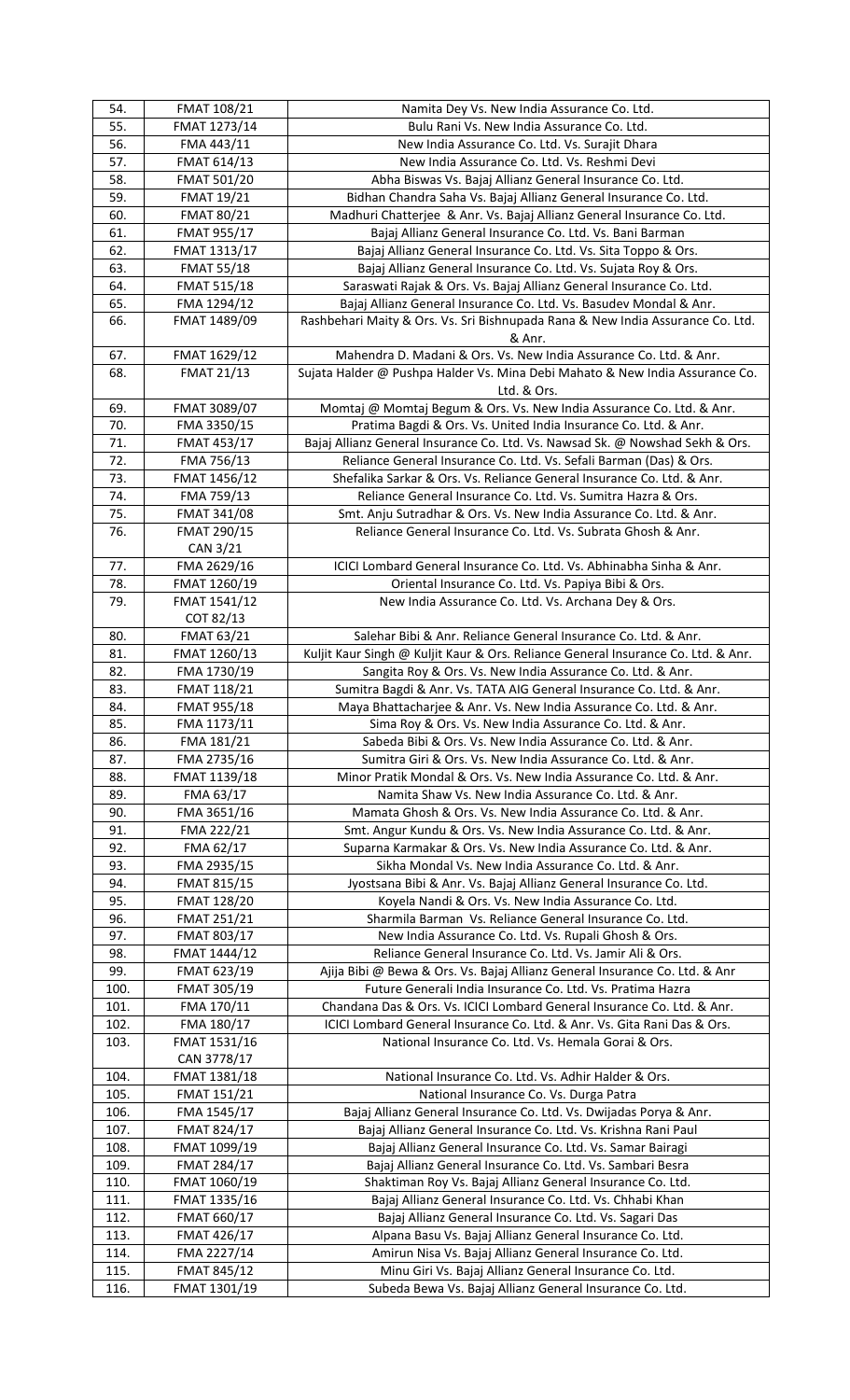| 117.         | FMA 1646/19                    | Jiaul Haque Vs. Bajaj Allianz General Insurance Co. Ltd.                                                      |
|--------------|--------------------------------|---------------------------------------------------------------------------------------------------------------|
| 118.         | FMAT 998/18                    | Gita Rani Chatterjee Vs. Bajaj Allianz General Insurance Co. Ltd.                                             |
| 119.         | FMAT 861/18                    | Lalmon Bibi Vs. Bajaj Allianz General Insurance Co. Ltd.                                                      |
| 120.         | FMAT 1277/18                   | Monowara Bibi Vs. Bajaj Allianz General Insurance Co. Ltd.                                                    |
| 121.         | FMAT 1014/17                   | Bajaj Allianz General Insurance Co. Ltd. Vs. Chabhaki Das                                                     |
| 122.         | <b>FMAT 6/18</b>               | Mallika Devi Vs. Bajaj Allianz General Insurance Co. Ltd.                                                     |
| 123.         | FMAT 588/52                    | Bajaj Allianz General Insurance Co. Ltd. Vs. Rekha Biswas & Ors.                                              |
| 124.         | FMA 927/12                     | Shankar Prasad Ghosh Vs. New India Assurance Co. Ltd.                                                         |
| 125.         | FMAT 722/18                    | Shanti Devi & Ors. Vs. New India Assurance Co. Ltd. & Ors                                                     |
| 126.         | <b>FMAT 545/17</b>             | Ajeda Bibi & Anr. Vs. New India Assurance Co. Ltd. & Anr.                                                     |
| 127.         | FMAT 809/18                    | Hira Bauri Vs. New India Assurance Co. Ltd.                                                                   |
| 128.         | FMAT 502/20                    | Rekha Gope Vs. New India Assurance Co. Ltd.                                                                   |
| 129.         | <b>FMAT 53/19</b>              | Lipika Roy & Ors. Vs. Future Generali India Insurance Co. Ltd. & Anr.                                         |
| 130.         | FMAT 929/15                    | Gouri Pramanick Vs. Shriram General Insurance Co. Ltd.                                                        |
| 131.         | FMAT 298/16                    | Sananda Biswas Vs. Shriram General Insurance Co. Ltd.                                                         |
| 132.         | FMAT 1160/19                   | Parbati Soren Vs. United India Insurance Co. Ltd.                                                             |
| 133.         | FMA 1725/18                    | Bajaj Allianz General Insurance Co. Ltd. Vs. Kalpana Pradhan                                                  |
| 134.         | FMAT 1604/09                   | Ganga Rani Maity Vs. United India Insurance Co. Ltd.                                                          |
| 135.         | FMAT 1161/19                   | Durga Rani Bag Vs. United India Insurance Co. Ltd.                                                            |
| 136.         | WP 33/09                       | Smt. Sunita Chakraborty Vs. CESC Ltd.                                                                         |
| 137.         | WP 21322(w)/15                 | Sitaram Agarwal Vs. CESC Ltd.                                                                                 |
|              | With                           |                                                                                                               |
|              | WPA 7938/21                    | Sitaram Agarwal Vs. Appellate Authority & Ors.                                                                |
| 138.         | WP 2659(w)/14                  | Bijoy Kr. Gupta Vs. CESC Ltd.                                                                                 |
| 139.         | MAT 1804/17                    | Jamuna Devi Ganoria Vs. CESC Ltd.                                                                             |
|              | CAN 10153/17                   |                                                                                                               |
| 140.         | WP 2722(w)/06                  | Pakeeza Begum Vs. CESC Ltd.                                                                                   |
| 141.         | WP 9389(w)/07                  | Kuldip Jassi Vs. CESC Ltd.                                                                                    |
| 142.         | FMAT 1149/18                   | Reliance General Insurance Co. Ltd. Vs. Asha Devi                                                             |
|              | COT 45/20                      |                                                                                                               |
| 143.         | FMAT 179/14                    | Momtaj Begum Vs. Reliance General Insurance Co. Ltd.                                                          |
| 144.         | FMAT 686/15                    | Nahima Bibi Vs. Reliance General Insurance Co. Ltd.                                                           |
| 145.         | FMAT 720/15                    | Rekha De Vs. Reliance General Insurance Co. Ltd.                                                              |
| 146.         | <b>FMAT 90/15</b>              | Lakhi Bibi Vs. Reliance General Insurance Co. Ltd.                                                            |
| 147.         | FMAT 765/12                    | Abdul Hamid Vs. Reliance General Insurance Co. Ltd.                                                           |
| 148.<br>149. | FMAT 356/19<br>FMAT 1295/19    | Safikul Alam Vs. Reliance General Insurance Co. Ltd.<br>Abdul Rahaman Vs. Reliance General Insurance Co. Ltd. |
| 150.         | <b>FMAT 14/18</b>              | Surajit Manna Vs. Reliance General Insurance Co. Ltd.                                                         |
| 151.         | FMAT 584/14                    | Majida Bibi (Gazi) Vs. Reliance General Insurance Co. Ltd.                                                    |
| 152.         | <b>FMAT 7/15</b>               | Tithi Das Vs. Reliance General Insurance Co. Ltd.                                                             |
| 153.         | FMAT 1594/12                   | Sakila Bibi Vs. Reliance General Insurance Co. Ltd.                                                           |
| 154.         | FMAT 1174/13                   | Bani Mahato Vs. Reliance General Insurance Co. Ltd.                                                           |
| 155.         | FMA 3614/16                    | Nasiruddin Khan Vs. Reliance General Insurance Co. Ltd.                                                       |
| 156.         | FMAT 1362/17                   | Nazrul Haque Vs. Reliance General Insurance Co. Ltd.                                                          |
| 157.         | FMAT 182/17                    | Balai Das Vs. Reliance General Insurance Co. Ltd.                                                             |
| 158.         | FMAT 690/14                    | Md. Safique Alam Vs. Reliance General Insurance Co. Ltd.                                                      |
| 159.         | FMAT 1198/17                   | Janardan Mishra Vs. Reliance General Insurance Co. Ltd.                                                       |
| 160.         | FMAT 1190/17                   | Pushpa Mahato Vs. Reliance General Insurance Co. Ltd.                                                         |
| 161.         | FMAT 250/18                    | Anita Maity Vs. Reliance General Insurance Co. Ltd.                                                           |
| 162.         | FMAT 634/12                    | Sita Guchait Vs. Reliance General Insurance Co. Ltd.                                                          |
| 163.         | FMAT 1115/11                   | Saraswati Dolui Vs. Reliance General Insurance Co. Ltd.                                                       |
| 164.         | FMAT 99/13                     | Anjuma Begum Vs. Reliance General Insurance Co. Ltd.                                                          |
| 165.         | FMAT 127/18                    | Bhaktipada Das Vs. Reliance General Insurance Co. Ltd.                                                        |
| 166.         | FMAT 202/17                    | Alaya Laskar Vs. Reliance General Insurance Co. Ltd.                                                          |
| 167.         | FMAT 183/17                    | Logisan Nisha Vs. Reliance General Insurance Co. Ltd.                                                         |
| 168.         | FMA 2763/15                    | Amar Paikara Vs. Reliance General Insurance Co. Ltd.                                                          |
| 169.         | FMAT 664/12                    | Gaytri Routh Vs. Reliance General Insurance Co. Ltd.                                                          |
| 170.         | FMAT 260/13                    | Manju Shaw Vs. Reliance General Insurance Co. Ltd.                                                            |
| 171.         | FMAT 708/16                    | Abeda Bibi Vs. Reliance General Insurance Co. Ltd.                                                            |
| 172.         | FMAT 1593/12                   | Kanan Bala Giri Vs. Reliance General Insurance Co. Ltd.                                                       |
| 173.         | <b>FMAT 4/13</b>               | Aloka Mondal Vs. Reliance General Insurance Co. Ltd.                                                          |
| 174.         | FMAT 90/21                     | Anita Saha Vs. Reliance General Insurance Co. Ltd.                                                            |
| 175.         | FMAT 320/18                    | Universal Shompo Insurance Company Vs. Sabina Khatoon & Ors.                                                  |
| 176.         | <b>FMAT 998/19</b>             | Lalita Mondal Vs. Shriram General Insurance Co. Ltd.                                                          |
|              |                                |                                                                                                               |
|              |                                |                                                                                                               |
| 177.         | FMAT 1575/12                   | Ava Rani Karmakar Vs. New India Assurance Co. Ltd.                                                            |
| 178.         | <b>FMAT 21/18</b><br>COT 25/19 | New India Assurance Co. Ltd. Vs. Konika Bala                                                                  |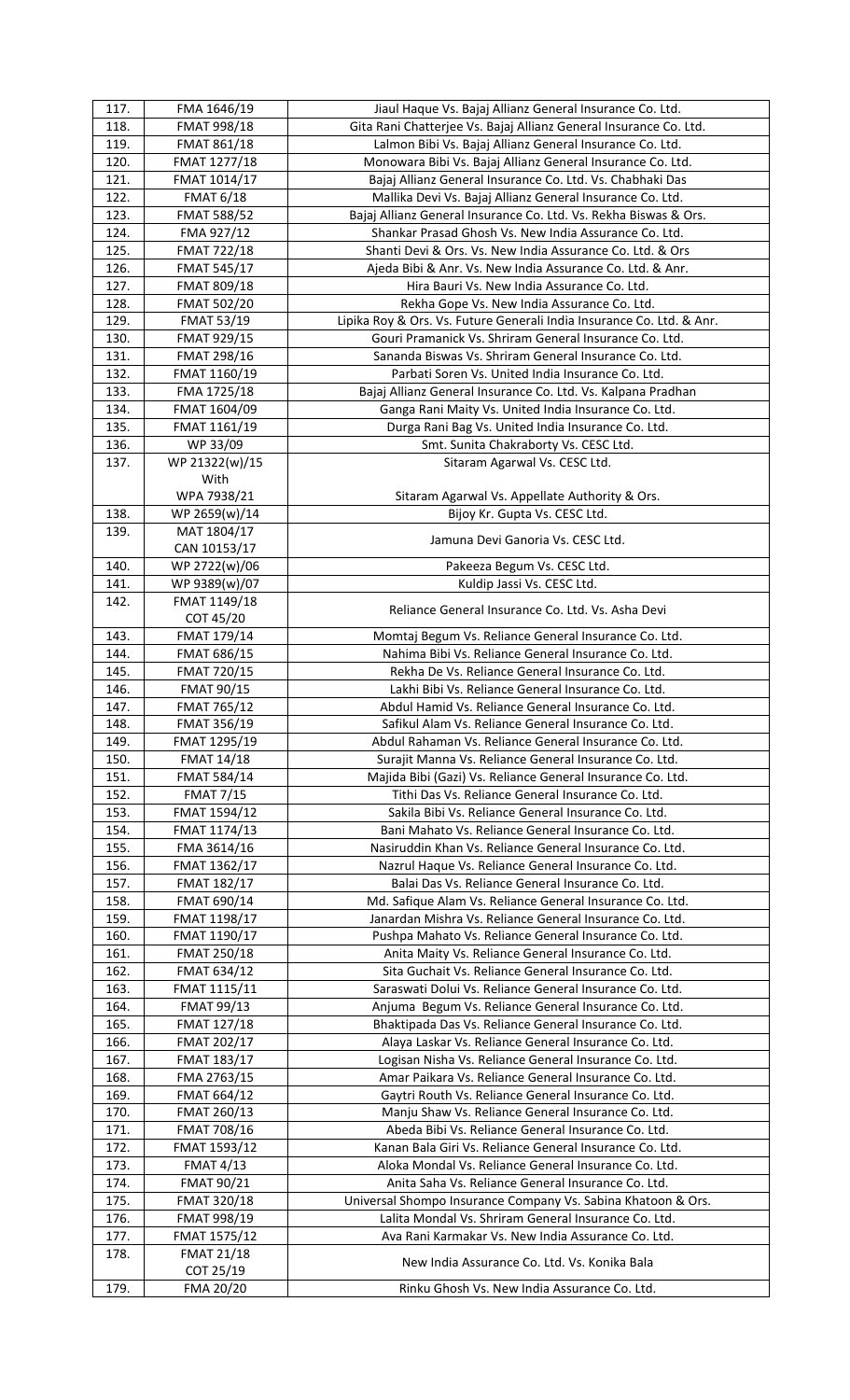| 180. | FMAT 423/19        | Jogomaya Ghosh & Ors. Vs. United India Insurance Co. Ltd.                       |
|------|--------------------|---------------------------------------------------------------------------------|
| 181. | FMAT 540/12        | United India Insurance Co. Ltd. Vs. Rambrij Prajapati                           |
| 182. | FMA T 879/17       | Bajaj Allianz General Insurance Co. Ltd. Vs. Samir Samanta                      |
| 183. | FMA 1532/15        | ICICI Lombard General Insurance Co. Ltd. Vs. Namita Let                         |
| 184. | FMAT 553/12        | New India Vs. Bokul Kesh                                                        |
| 185. | FMA 178/12         | New India Vs. Tuni Sarkar                                                       |
| 186. | FMA 434/10         | New India Vs. Kalpana Bose                                                      |
| 187. | <b>FMAT 228/20</b> | New India Vs. Sandhya RAni Nayek                                                |
| 188. | FMAT 1731/09       | Sima Roy Vs. New India                                                          |
| 189. | FMA 630/12         | New India Vs. Jharna Denki                                                      |
| 190. | FMAT 386/16        | Pinki Barman Vs. New India                                                      |
| 191. | FMA 1096/09        | Rebati Simalandi Vs. New India                                                  |
| 192. | FMAT 1273/13       | Sabita Samanta Vs. New India                                                    |
| 193. | FMAT 527/10        | New India Vs Parbati Shaw                                                       |
| 194. | FMAT 242/09        | New India Vs. Bandana Ghatak                                                    |
| 195. | FMA 63/12          | New India Vs. Kartick Purkait                                                   |
| 196. | FMAT 961/12        | New India Vs. Ajay Bhattacharyya                                                |
| 197. | FMAT 994/12        | New India Vs. Tridib Bhattacharyya                                              |
| 198. | FMAT 207/10        | New India Vs. Dipak Ranjan Das                                                  |
| 199. | FMA 785/11         | Md. Abdul Sahid Vs. New India Assurance Co. Ltd.                                |
|      | FMAT 618/10        |                                                                                 |
| 200. | FMA 169/11         | Smt. Rekha Ghosh & Ors. Vs. New India Assurance Co. Ltd.                        |
|      | FMAT 1041/10       |                                                                                 |
| 201. | FMAT 1360/17       | Jhulan Ghosh & Anr. Vs. New India Assurance Co. Ltd. & Anr.                     |
| 202. | FMA 4/21           | National Insurance Co. Ltd. Vs. Saloni Sarogi & Ors.                            |
| 203. | FMAT 272/15        | National Insurance Co. Ltd. Vs. Archana Maity & Ors.                            |
| 204. | FMAT 619/17        | National Insurance Co. Ltd. Vs. Kakali Samanta & Ors.                           |
|      | FMA 1549/17        |                                                                                 |
| 205. | <b>FMAT 12/19</b>  | National Insurance Co. Ltd. Vs. Sabina Khatun & Ors.                            |
|      | FMA 621/19         |                                                                                 |
| 206. | FMAT 1339/19       | Sumita Manna & Ors. Vs. National Insurance Co. Ltd.                             |
| 207. | FMAT 1352/19       | Rakhi Panda & Ors. Vs. National Insurance Co. Ltd.                              |
| 208  | FMAT 560/19        | Tapasi Saha & Ors. Vs. National Insurance Co. Ltd.                              |
| 209  | FMAT 323/16        | Bechharam Sk. & Ors. Vs. Reliance General Insurance Co. Ltd. & Anr.             |
| 210. | FMAT 742/16        | Prova Roy & Ors. Vs. Reliance General Insurance Co. Ltd. & Anr                  |
| 211. | FMAT 579/19        | Chamapa Biswas & Anr. Vs. United India Insurance Co. Ltd. & Anr.                |
| 212. | FMAT 576/19        | Sri Totan Ghosh Vs. United India Insurance Co. Ltd. & Anr.                      |
| 213. | FMAT 178/19        | Lakshi Biswas & Ors. Vs. ICICI Lombard general Insurance Co. Ltd.               |
| 214. | FMAT 236/18        | Deborati Tikadar & Ors. Vs. New India Assurance Co. Ltd. & Anr.                 |
| 215. | FMA 1381/13        | Mintu Dutta Vs. New India Assurance Co. Ltd.                                    |
| 216. | FMAT 721/18        | Prem Kumar Paswan Vs. New India Assurance Co. Ltd.                              |
| 217. | FMAT 840/17        | Bajaj Allianz General Insurance Co. Ltd. Vs. Ratan Das & Ors.                   |
| 218. | FMAT 590/14        | Manika Chatterjee & Ors. Vs. New India Assurance Co. Ltd. & Anr.                |
| 219. | FMAT 1066/12       | Smt. Rakhi Chakraborty & Anr. Vs. New India Assurance Co. Ltd. & Anr.           |
| 220. | FMAT 1117/16       | Basanti Dikpati & Ors. Vs. New India Assurance Co. Ltd. & Anr.                  |
| 221. | FMAT 530/19        | Surmatun @ Surmatam Bibi & Anr. Vs. Subodh Kr. Roy & Ors.                       |
| 222. | FMA 1777/18        | Bharati AXA Geneal Insurance Co. Ltd. Vs. Rohit Tarmet & Anr.                   |
| 223. | FMA 706/12         | Smt. Hajera Khatun & Ors. Vs. Reliance General Insurance Co. Ltd. & Anr.        |
| 224. | FMAT 1085/17       | Gopal Chatterjee Vs. New India Assurance Co. Ltd. & Anr.                        |
| 225. | <b>FMAT 48/16</b>  | Rital Paul & Ors. Vs. New India Assurance Co. Ltd. & Anr.                       |
| 226. | FMAT 1087/16       | Smt Amita Roy Vs. New India Assurance Co. Ltd. & Ors.                           |
| 227. | <b>FMAT 788/14</b> | Sandhya Hazari @ Sandhya Hazra & Anr. Vs. National Insurance Co. Ltd.; Reliance |
|      |                    | General Insurance Co. Ltd. & Ors.                                               |
| 228. | FMAT 1462/12       | Ranjit Sarkar & Anr. Vs. New India Assurance Co. Ltd. & Anr.                    |
| 229. | <b>FMAT 46/12</b>  | New India Assurance Co. Ltd. Vs. Kadambala Mondal & Anr.                        |
| 230. | FMA 964/13         | New India Assurance Co. Ltd. Vs. Saswati Chatterjee & Ors.                      |
| 231. | FMA 1534/08        | New India Assurance Co. Ltd. Vs. Taruni Devi & Ors.                             |
| 232. | FMA 1274/08        | New India Assurance Co. Ltd. Vs. Nibedita Sur & Ors.                            |
| 233. | FMA 427/12         | New India Assurance Co. Ltd. Vs. Aktarun Khatoon & Ors.                         |
| 234. | FMA 532/2011       | New India Assurance Co. Ltd. Vs. Nazma Bibi & Ors.                              |
| 235. | FMA 2440/14        | United India Insurance Co. Ltd. Vs. Kalpana Panda & Ors.                        |
|      | CAN 2/21           |                                                                                 |
| 236. | FMA 2463/14        | Reliance General Insurance Co. Ltd. Vs. Montaj Begum & Ors.                     |
|      | CAN 948/18         |                                                                                 |
| 237. | FMA 1927/16        | United India Insurance Co. Ltd. Vs. Rekha Mondal & Ors.                         |
| 238. | <b>FMAT 97/20</b>  | Seli Bibi & Ors. Vs. Bajaj Allianz General Insurance Co. Ltd.                   |
| 239. | FMAT 660/15        | Alladi Das Vs. Bajaj Allianz General Insurance Co. Ltd.                         |